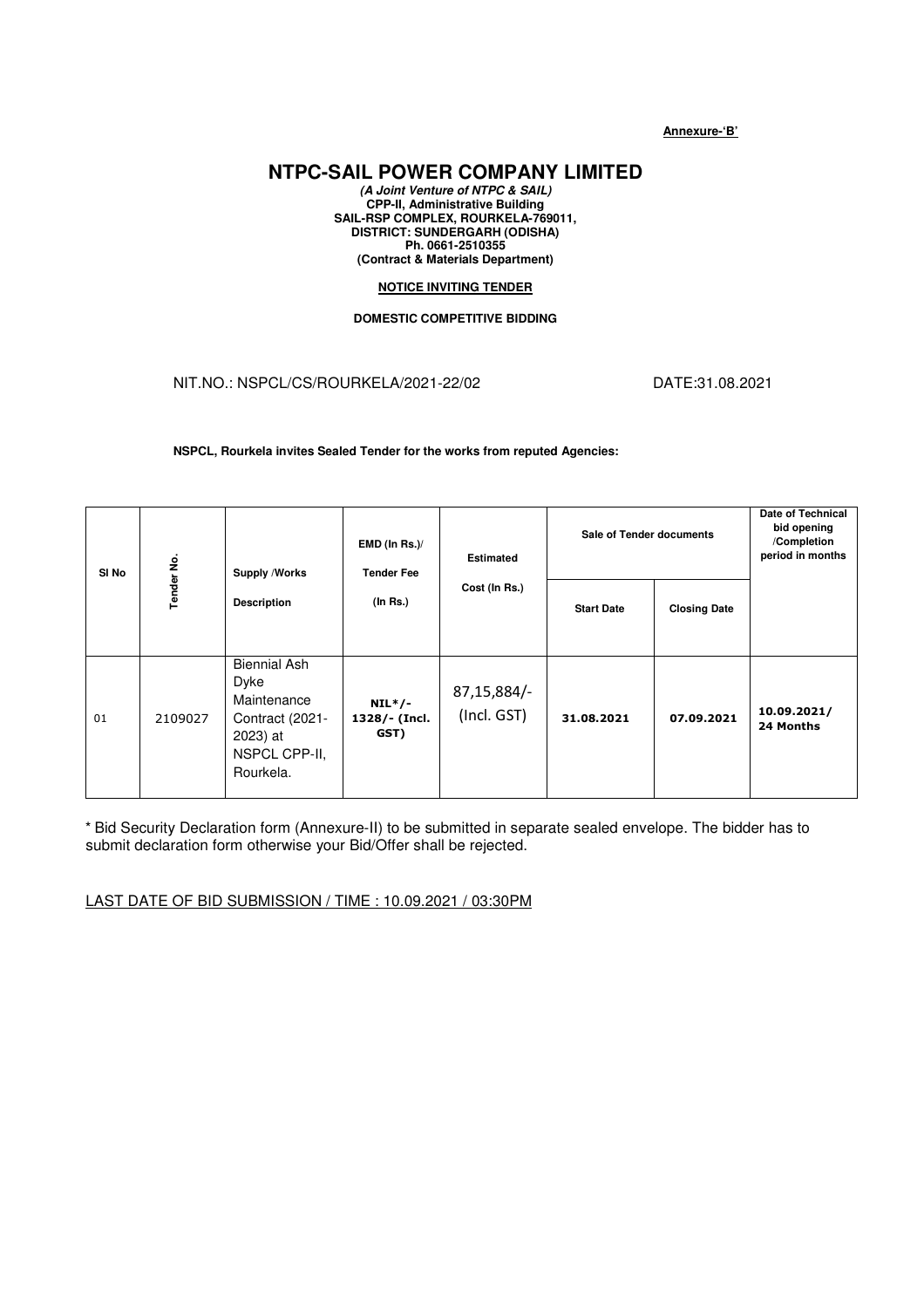| <b>CLAUSE NO.</b>                                                                                                                                                                                                                                                                                                                                                                                                                                                                                                                                                                                                                                                                                                                                                                                                                                                                                                            |                                                                                                                                                                                                                                                                                                                                                                                                                                                                                                                                                                                                                                                                                                                                                                                                                                                                                                                                                                                                     |                                   |                                                                                        |  |                       |  |  |
|------------------------------------------------------------------------------------------------------------------------------------------------------------------------------------------------------------------------------------------------------------------------------------------------------------------------------------------------------------------------------------------------------------------------------------------------------------------------------------------------------------------------------------------------------------------------------------------------------------------------------------------------------------------------------------------------------------------------------------------------------------------------------------------------------------------------------------------------------------------------------------------------------------------------------|-----------------------------------------------------------------------------------------------------------------------------------------------------------------------------------------------------------------------------------------------------------------------------------------------------------------------------------------------------------------------------------------------------------------------------------------------------------------------------------------------------------------------------------------------------------------------------------------------------------------------------------------------------------------------------------------------------------------------------------------------------------------------------------------------------------------------------------------------------------------------------------------------------------------------------------------------------------------------------------------------------|-----------------------------------|----------------------------------------------------------------------------------------|--|-----------------------|--|--|
| <b>QUALIFYING REQUIREMENTS</b>                                                                                                                                                                                                                                                                                                                                                                                                                                                                                                                                                                                                                                                                                                                                                                                                                                                                                               |                                                                                                                                                                                                                                                                                                                                                                                                                                                                                                                                                                                                                                                                                                                                                                                                                                                                                                                                                                                                     |                                   |                                                                                        |  |                       |  |  |
|                                                                                                                                                                                                                                                                                                                                                                                                                                                                                                                                                                                                                                                                                                                                                                                                                                                                                                                              | Description: Biennial Ash Dyke Maintenance (2021-2023) at NSPCL CPP-II, Rourkela.                                                                                                                                                                                                                                                                                                                                                                                                                                                                                                                                                                                                                                                                                                                                                                                                                                                                                                                   |                                   |                                                                                        |  |                       |  |  |
|                                                                                                                                                                                                                                                                                                                                                                                                                                                                                                                                                                                                                                                                                                                                                                                                                                                                                                                              | 1. The Bidder should meet the Qualifying Requirements stipulated hereunder as per Clause 1.1 and<br>1.2 below:                                                                                                                                                                                                                                                                                                                                                                                                                                                                                                                                                                                                                                                                                                                                                                                                                                                                                      |                                   |                                                                                        |  |                       |  |  |
|                                                                                                                                                                                                                                                                                                                                                                                                                                                                                                                                                                                                                                                                                                                                                                                                                                                                                                                              | 1.1 The bidder should have executed similar works during the last 07 (seven) years of scheduled<br>technical bid opening date which fulfils either of the following criteria as follow:                                                                                                                                                                                                                                                                                                                                                                                                                                                                                                                                                                                                                                                                                                                                                                                                             |                                   |                                                                                        |  |                       |  |  |
|                                                                                                                                                                                                                                                                                                                                                                                                                                                                                                                                                                                                                                                                                                                                                                                                                                                                                                                              | (i) 03 (Three) similar completed works costing not less than the amount equal to ₹17.43 Lakhs each<br>"OR"                                                                                                                                                                                                                                                                                                                                                                                                                                                                                                                                                                                                                                                                                                                                                                                                                                                                                          |                                   |                                                                                        |  |                       |  |  |
|                                                                                                                                                                                                                                                                                                                                                                                                                                                                                                                                                                                                                                                                                                                                                                                                                                                                                                                              | (ii) 02 (Two) similar completed works costing not less than the amount equal to ₹21.79 Lakhs each<br>"OR"                                                                                                                                                                                                                                                                                                                                                                                                                                                                                                                                                                                                                                                                                                                                                                                                                                                                                           |                                   |                                                                                        |  |                       |  |  |
|                                                                                                                                                                                                                                                                                                                                                                                                                                                                                                                                                                                                                                                                                                                                                                                                                                                                                                                              | (iii) 01 (One) similar completed works costing not less than the amount equal to ₹34.86 Lakhs each.                                                                                                                                                                                                                                                                                                                                                                                                                                                                                                                                                                                                                                                                                                                                                                                                                                                                                                 |                                   |                                                                                        |  |                       |  |  |
|                                                                                                                                                                                                                                                                                                                                                                                                                                                                                                                                                                                                                                                                                                                                                                                                                                                                                                                              | (i) The average annual Turnover of the bidder in the preceding three (3) financial years as on the<br>date of techno-commercial bid opening shall not be less than ₹43.58Lakhs.                                                                                                                                                                                                                                                                                                                                                                                                                                                                                                                                                                                                                                                                                                                                                                                                                     |                                   |                                                                                        |  |                       |  |  |
|                                                                                                                                                                                                                                                                                                                                                                                                                                                                                                                                                                                                                                                                                                                                                                                                                                                                                                                              | Note:<br>1. The bidder must submit documentary evidence in support of meeting QR like copy of works<br>completion certificate from client / last running bill/ measurement book of last bill paid / protocol<br>jointly signed by owner and contractor / works bills along with copy of relevant LOA or PO.                                                                                                                                                                                                                                                                                                                                                                                                                                                                                                                                                                                                                                                                                         |                                   |                                                                                        |  |                       |  |  |
|                                                                                                                                                                                                                                                                                                                                                                                                                                                                                                                                                                                                                                                                                                                                                                                                                                                                                                                              | 2. The word "Executed" means either the total contract/order is completed/closed or<br>execution of the Contract / Order is in progress.<br>3. Similar works means: Execution of any one or in combination of civil works - Civil<br>Maintenance / Ash Dyke Maintenance / Civil Construction/Miscellaneous Civil work".<br>4. The bidder shall submit the Audited Balance Sheet and Profit & Loss Account for the<br>specified period. In case where Audited results for the preceding FY are not available,<br>certificate of financial statements from a practicing Chartered Accountant shall also be<br>considered acceptable. In case, Bidder is not able to submit the Certificate from practicing Chartered<br>Account certifying its financial parameters, the audited results of three consecutive financial years<br>preceding the last financial year shall be considered for evaluating the financial parameters.<br>Other income shall not be considered for arriving annual turnover. |                                   |                                                                                        |  |                       |  |  |
|                                                                                                                                                                                                                                                                                                                                                                                                                                                                                                                                                                                                                                                                                                                                                                                                                                                                                                                              |                                                                                                                                                                                                                                                                                                                                                                                                                                                                                                                                                                                                                                                                                                                                                                                                                                                                                                                                                                                                     |                                   |                                                                                        |  |                       |  |  |
|                                                                                                                                                                                                                                                                                                                                                                                                                                                                                                                                                                                                                                                                                                                                                                                                                                                                                                                              |                                                                                                                                                                                                                                                                                                                                                                                                                                                                                                                                                                                                                                                                                                                                                                                                                                                                                                                                                                                                     |                                   |                                                                                        |  |                       |  |  |
| Notes:<br>Tender documents can be obtained from the office of AGM (C&M), NSPCL, Rourkela on any working day<br>from the tender sale start date as indicated in NIT. Tender documents will be sold up to 17.00 hours of last<br>date of sale. Request for tender documents must accompany the cost of tender documents (Non-refundable) in<br>the form of DD/ Bankers cheque in favour of NTPC-SAIL Power Company Ltd, Rourkela encashable at State<br>Bank of India, Rourkela.<br>The amount against purchase of tender documents can be deposited through NEFT as per following details :<br>NEFT/RTGS Internet Bank Transfer to NSPCL, Rourkela Account No. 40108474664 (State Bank of<br>India), IFSC Code-SBIN0009678, SME Branch, Bisra Chhak, Rourkela, Odisha.<br>After Deposit/Transfer of tender fee, acknowledgement /receipt of the document (Scan copy) must be<br>submitted/Emailed for obtaining Bid document. |                                                                                                                                                                                                                                                                                                                                                                                                                                                                                                                                                                                                                                                                                                                                                                                                                                                                                                                                                                                                     |                                   |                                                                                        |  |                       |  |  |
| NSPCL, ROURKELA PP-II(2X60MW)                                                                                                                                                                                                                                                                                                                                                                                                                                                                                                                                                                                                                                                                                                                                                                                                                                                                                                |                                                                                                                                                                                                                                                                                                                                                                                                                                                                                                                                                                                                                                                                                                                                                                                                                                                                                                                                                                                                     | <b>Bid Document</b><br>No.2109027 | Biennial Ash Dyke<br>Maintenance Contract<br>(2021-2023) at NSPCL<br>CPP-II. Rourkela. |  | <b>PAGE</b><br>2 OF 4 |  |  |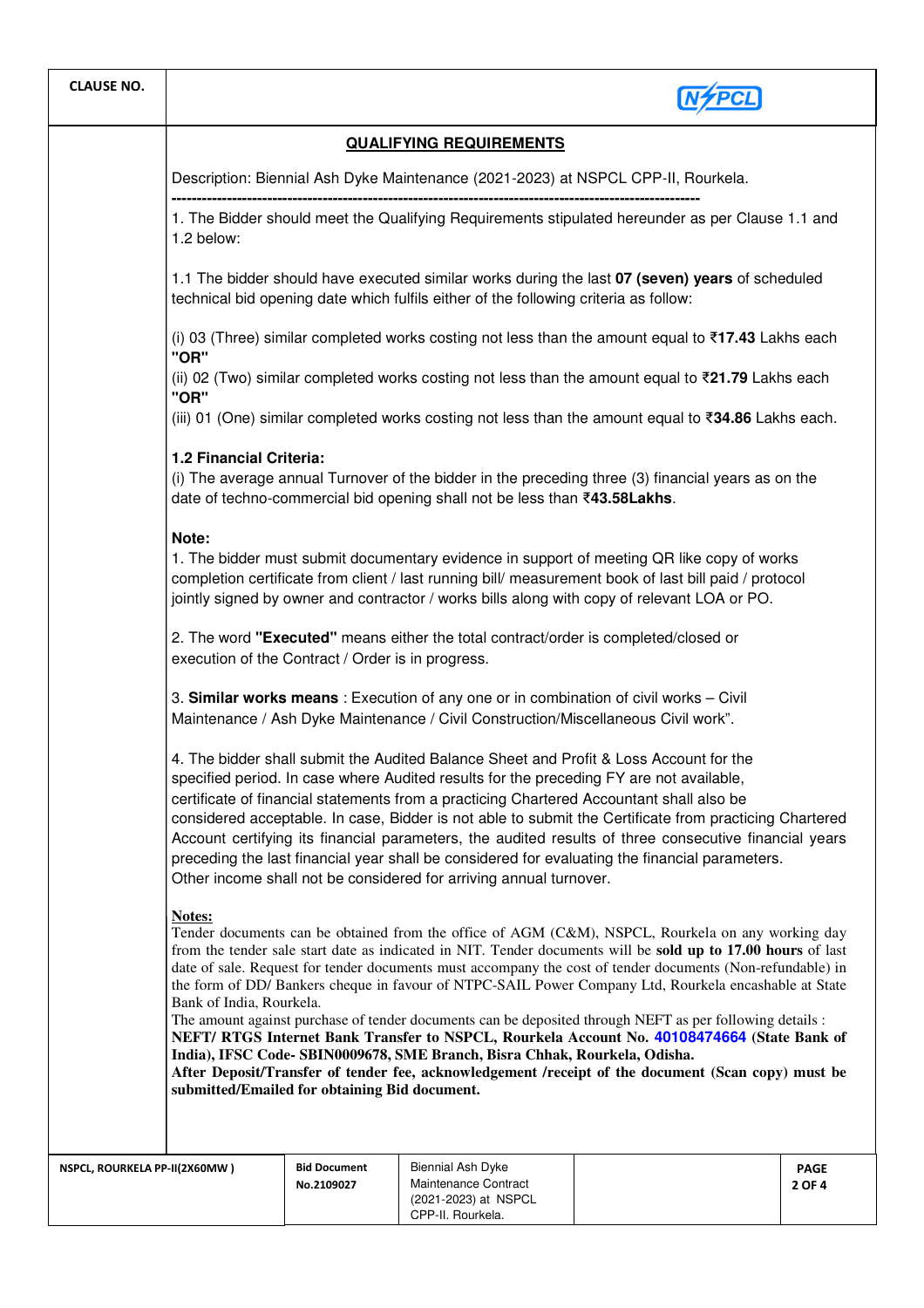| <b>CLAUSE NO.</b>                                                                                                                                                                                                                                                                                                                                                                                                                         |                                                                                                                                                                                                                                                                                                                                                                                                                                                                                                                                                                                                                                                                                                                                                                                                                                                                                                                                                                                                                                                                                                                                                                                                                                                                                                                                                                                                                                                                                                                                                                                                                                                       |                                                                                                                                                                                                                       |                                                  |  |                       |  |  |
|-------------------------------------------------------------------------------------------------------------------------------------------------------------------------------------------------------------------------------------------------------------------------------------------------------------------------------------------------------------------------------------------------------------------------------------------|-------------------------------------------------------------------------------------------------------------------------------------------------------------------------------------------------------------------------------------------------------------------------------------------------------------------------------------------------------------------------------------------------------------------------------------------------------------------------------------------------------------------------------------------------------------------------------------------------------------------------------------------------------------------------------------------------------------------------------------------------------------------------------------------------------------------------------------------------------------------------------------------------------------------------------------------------------------------------------------------------------------------------------------------------------------------------------------------------------------------------------------------------------------------------------------------------------------------------------------------------------------------------------------------------------------------------------------------------------------------------------------------------------------------------------------------------------------------------------------------------------------------------------------------------------------------------------------------------------------------------------------------------------|-----------------------------------------------------------------------------------------------------------------------------------------------------------------------------------------------------------------------|--------------------------------------------------|--|-----------------------|--|--|
|                                                                                                                                                                                                                                                                                                                                                                                                                                           | The bids shall be received up to $3.30$ PM on due date of bid opening in the office of AGM (C&M),<br>1.<br>NSPCL, Rourkela and shall be opened at 3.45 PM on the same date in the presence of those bidders who wish<br>to be present. If the date of opening happens to be a closed holiday, bids shall be received up to 3.30PM and<br>opened on the next working day.                                                                                                                                                                                                                                                                                                                                                                                                                                                                                                                                                                                                                                                                                                                                                                                                                                                                                                                                                                                                                                                                                                                                                                                                                                                                              |                                                                                                                                                                                                                       |                                                  |  |                       |  |  |
|                                                                                                                                                                                                                                                                                                                                                                                                                                           | 2.                                                                                                                                                                                                                                                                                                                                                                                                                                                                                                                                                                                                                                                                                                                                                                                                                                                                                                                                                                                                                                                                                                                                                                                                                                                                                                                                                                                                                                                                                                                                                                                                                                                    | Request for tender documents received after the last date of sale of tender documents, due to delay on<br>account of postal/courier service or without requisite amount of tender documents shall not be entertained. |                                                  |  |                       |  |  |
|                                                                                                                                                                                                                                                                                                                                                                                                                                           | 3.<br>Detailed specifications of job including scope of work/supply and all terms and conditions of<br><b>NIT</b><br>shall be given in the tender documents.<br>Notwithstanding anything stated above, NSPCL reserves the right to assess bidder's capability and capacity to<br>perform the contract, should the circumstances warrant such assessment in the overall interest of NSPCL and<br>decision of NSPCL in this regard shall be final.                                                                                                                                                                                                                                                                                                                                                                                                                                                                                                                                                                                                                                                                                                                                                                                                                                                                                                                                                                                                                                                                                                                                                                                                      |                                                                                                                                                                                                                       |                                                  |  |                       |  |  |
|                                                                                                                                                                                                                                                                                                                                                                                                                                           |                                                                                                                                                                                                                                                                                                                                                                                                                                                                                                                                                                                                                                                                                                                                                                                                                                                                                                                                                                                                                                                                                                                                                                                                                                                                                                                                                                                                                                                                                                                                                                                                                                                       |                                                                                                                                                                                                                       |                                                  |  |                       |  |  |
| The bidding documents shall be issued to all bidders upon their depositing the requisite cost of<br>4.<br>bidding documents along with request letter without prima-facie examination of qualification status. The<br>qualification status shall be examined by the tender committee only during the process of evaluation. However,<br>such issue of tender documents will not automatically mean that bidders are considered qualified. |                                                                                                                                                                                                                                                                                                                                                                                                                                                                                                                                                                                                                                                                                                                                                                                                                                                                                                                                                                                                                                                                                                                                                                                                                                                                                                                                                                                                                                                                                                                                                                                                                                                       |                                                                                                                                                                                                                       |                                                  |  |                       |  |  |
|                                                                                                                                                                                                                                                                                                                                                                                                                                           | 5.<br>Single stage two envelope bidding system shall be adopted for the subject package.                                                                                                                                                                                                                                                                                                                                                                                                                                                                                                                                                                                                                                                                                                                                                                                                                                                                                                                                                                                                                                                                                                                                                                                                                                                                                                                                                                                                                                                                                                                                                              |                                                                                                                                                                                                                       |                                                  |  |                       |  |  |
|                                                                                                                                                                                                                                                                                                                                                                                                                                           | First envelope shall contain following documents (ENVELOPE NO. 01) :<br><b>EMD (Bid Security Declaration form (Annexure-II)</b><br>a)<br><b>ESIC</b><br>$\mathbf{b}$<br>NO DEVIATION CERTIFICATE (as per format enclosed only).<br>$\bf c)$<br>Supporting documents for fulfilling the qualifying requirements.<br>d)<br>Signed and stamped tender documents, terms & conditions and unprice bid which shall be<br>e)<br>considered as technical bid &<br>Second envelop shall contain (ENVELOPE NO. 02)<br>price bid only duly filled in, signed and stamped.<br>f<br>Both technical and price bids shall be submitted before bid submission time and date. Bidder shall<br>clearly indicate on the respective envelopes as Technical Bid along with EMD (Bid Security Declaration<br>form (Annexure-II) & ESIC details and Price bid.<br>For fulfilling the <b>Qualifying requirements</b> , intending bidder shall be required to submit the<br>6.<br>following documents along with their technical bid.<br>EMD (Declaration form _Annexure-II)<br>(a)<br>$(b)$ ESIC<br>(c) NO DEVIATION CERTIFICATE in prescribed forms.<br>(d) Certificate of CA, Audited Profit & Loss Statement shall be accepted in support of Annual turnover.<br>(e) Copies of work orders/purchase order covering awarded value, detailed scope of work/ terms &<br>conditions/ bill of quantities along with proof of execution/ completion certificate as per above qualifying<br>requirement. The bidder shall provide the reference list with contact address.<br>(f) Independent Provident Fund (PF) Code Number of their establishment registered with the Regional |                                                                                                                                                                                                                       |                                                  |  |                       |  |  |
|                                                                                                                                                                                                                                                                                                                                                                                                                                           |                                                                                                                                                                                                                                                                                                                                                                                                                                                                                                                                                                                                                                                                                                                                                                                                                                                                                                                                                                                                                                                                                                                                                                                                                                                                                                                                                                                                                                                                                                                                                                                                                                                       |                                                                                                                                                                                                                       |                                                  |  |                       |  |  |
|                                                                                                                                                                                                                                                                                                                                                                                                                                           |                                                                                                                                                                                                                                                                                                                                                                                                                                                                                                                                                                                                                                                                                                                                                                                                                                                                                                                                                                                                                                                                                                                                                                                                                                                                                                                                                                                                                                                                                                                                                                                                                                                       |                                                                                                                                                                                                                       |                                                  |  |                       |  |  |
|                                                                                                                                                                                                                                                                                                                                                                                                                                           |                                                                                                                                                                                                                                                                                                                                                                                                                                                                                                                                                                                                                                                                                                                                                                                                                                                                                                                                                                                                                                                                                                                                                                                                                                                                                                                                                                                                                                                                                                                                                                                                                                                       |                                                                                                                                                                                                                       |                                                  |  |                       |  |  |
|                                                                                                                                                                                                                                                                                                                                                                                                                                           |                                                                                                                                                                                                                                                                                                                                                                                                                                                                                                                                                                                                                                                                                                                                                                                                                                                                                                                                                                                                                                                                                                                                                                                                                                                                                                                                                                                                                                                                                                                                                                                                                                                       |                                                                                                                                                                                                                       |                                                  |  |                       |  |  |
|                                                                                                                                                                                                                                                                                                                                                                                                                                           | Provident Fund Commissioner (RPFC).<br>(g) Firm's documents like Memorandum & Articles of association/ Partnership/ Proprietorship Deed/<br>Certificate of Incorporation etc., with latest changes if any.                                                                                                                                                                                                                                                                                                                                                                                                                                                                                                                                                                                                                                                                                                                                                                                                                                                                                                                                                                                                                                                                                                                                                                                                                                                                                                                                                                                                                                            |                                                                                                                                                                                                                       |                                                  |  |                       |  |  |
|                                                                                                                                                                                                                                                                                                                                                                                                                                           | (h) Permanent Account Number (PAN)<br>(i) GST registration numbers.<br>Vendor should submit Independent Employees State Insurance Corporation (ESIC) code number of their<br>(i)<br>establishment (17 digit code). If the same is not applicable documentary evidence for the same should be<br>submitted along with bid.<br>Intending bidders who fulfill the above-stipulated qualifying requirements are advised to visit the site<br>7.<br>to familiarize themselves with the nature and quantum of work/supply and site conditions.<br>Envelope containing Technical Bid, EMD (Declaration form_Annexure-II), ESIC and<br>8.<br>supporting documents for fulfilling the Qualifying Requirements will be opened first as on Technical Bid                                                                                                                                                                                                                                                                                                                                                                                                                                                                                                                                                                                                                                                                                                                                                                                                                                                                                                         |                                                                                                                                                                                                                       |                                                  |  |                       |  |  |
|                                                                                                                                                                                                                                                                                                                                                                                                                                           |                                                                                                                                                                                                                                                                                                                                                                                                                                                                                                                                                                                                                                                                                                                                                                                                                                                                                                                                                                                                                                                                                                                                                                                                                                                                                                                                                                                                                                                                                                                                                                                                                                                       |                                                                                                                                                                                                                       |                                                  |  |                       |  |  |
| NSPCL, ROURKELA PP-II(2X60MW)                                                                                                                                                                                                                                                                                                                                                                                                             |                                                                                                                                                                                                                                                                                                                                                                                                                                                                                                                                                                                                                                                                                                                                                                                                                                                                                                                                                                                                                                                                                                                                                                                                                                                                                                                                                                                                                                                                                                                                                                                                                                                       | <b>Bid Document</b><br>No.2109027                                                                                                                                                                                     | <b>Biennial Ash Dyke</b><br>Maintenance Contract |  | <b>PAGE</b><br>3 OF 4 |  |  |

(2021-2023) at NSPCL CPP-II, Rourkela.